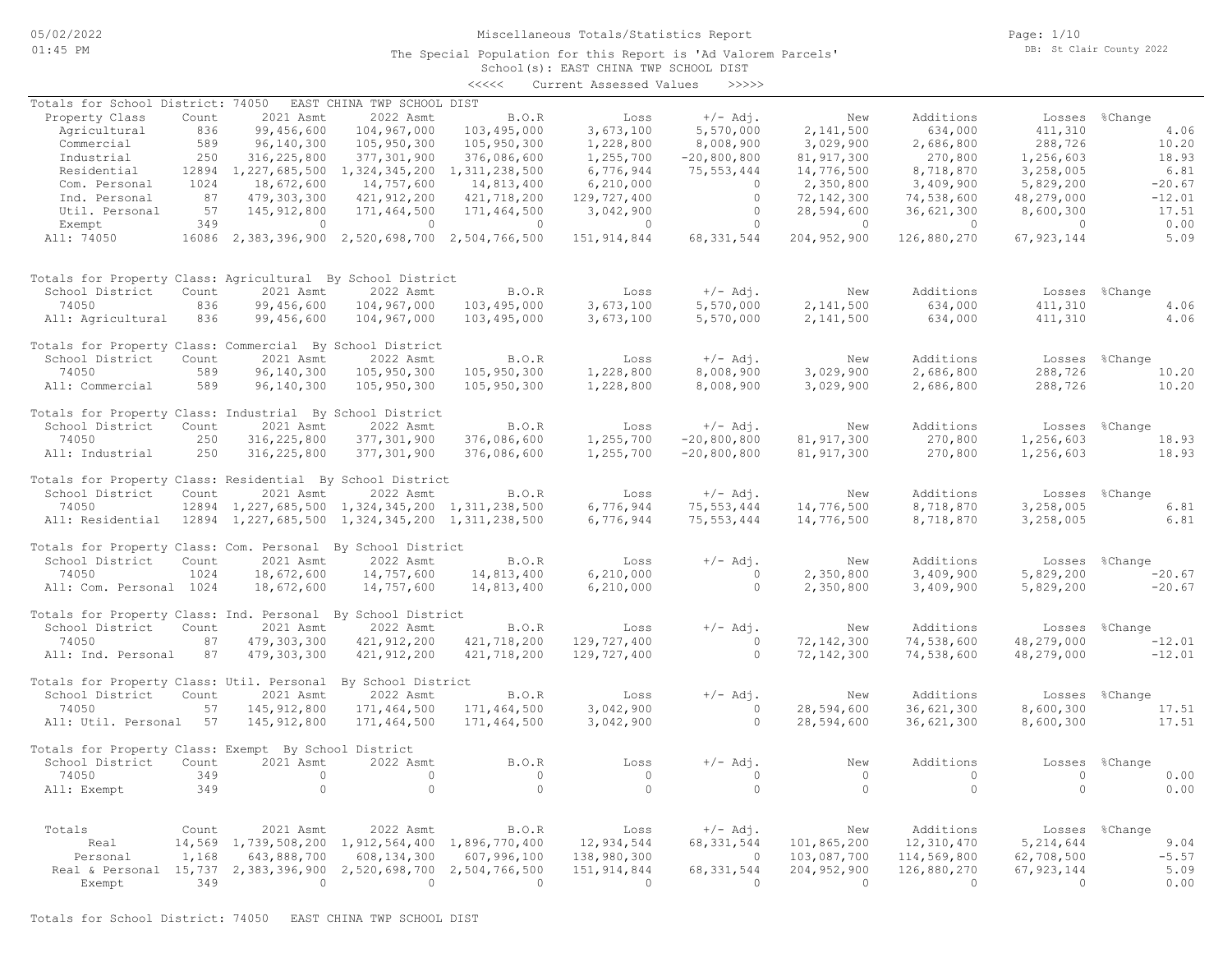#### School(s): EAST CHINA TWP SCHOOL DIST The Special Population for this Report is 'Ad Valorem Parcels'

|       | DUNCUL (U) . ENDI UNIMI INI DUNCU DIDI |  |       |  |
|-------|----------------------------------------|--|-------|--|
| くくくくく | S.E.V., Taxable and Capped Values      |  | >>>>> |  |

| Property Class                                              | Count           | 2021 SEV                               | Fin SEV                           | 2022 SEV                  | 2021 Tax                  | Fin Tax                                                                                        | 2022 Tax                  | BOR Tax                  | 2022 Cap                  | 2022 MCAP                  |
|-------------------------------------------------------------|-----------------|----------------------------------------|-----------------------------------|---------------------------|---------------------------|------------------------------------------------------------------------------------------------|---------------------------|--------------------------|---------------------------|----------------------------|
| Agricultural                                                | 836             | 99,456,600                             | 99,205,700                        | 103,495,000               | 71,734,776                | 71,450,957                                                                                     | 74,817,911                | 73,640,735               | 74,249,015                | 73,081,108                 |
| Commercial                                                  | 589             | 96,140,300                             | 95, 913, 600                      | 105,950,300               | 76,726,729                | 76,561,934                                                                                     | 82,069,002                | 82,069,002               | 81,052,493                | 81,052,493                 |
| Industrial                                                  | 250             | 316,225,800                            | 316, 225, 800                     | 376,086,600               | 288, 140, 851             | 288, 140, 851                                                                                  | 352,646,284               | 351,430,984              | 379,524,014               | 380, 963, 047              |
| Residential                                                 | 12894           | 1,227,685,500                          | 1,224,848,500                     | 1, 311, 238, 500          | 941,864,726               | 939,590,682                                                                                    | 1,007,313,540             | 997,084,877              | 989, 934, 694             | 980, 787, 430              |
| Com. Personal                                               | 1024            | 18,672,600                             | 18,667,400                        | 14,813,400                | 18,672,600                | 18,667,400                                                                                     | 14,757,600                | 14,813,400               | 14,757,600                | 14,813,400                 |
| Ind. Personal                                               | 87              | 479,303,300                            | 479,308,500                       | 421,718,200               | 479,303,300               | 479,308,500                                                                                    | 421, 912, 200             | 421,718,200              | 421, 912, 200             | 421,718,200                |
| Util. Personal                                              | 57              | 145, 912, 800                          | 145, 912, 800                     | 171,464,500               | 145, 912, 800             | 145, 912, 800                                                                                  | 171,464,500               | 171,464,500              | 171,652,559               | 171,652,559                |
| Exempt<br>All: 74050                                        | 349             | 0<br>16086 2,383,396,900 2,380,082,300 | $\circ$                           | $\circ$                   | $\circ$                   | $\circ$<br>2,504,766,500 2,022,355,782 2,019,633,124 2,124,981,037 2,112,221,698 2,133,082,575 | 0                         | $\circ$                  | $\circ$                   | $\circ$<br>2,124,068,237   |
|                                                             |                 |                                        |                                   |                           |                           |                                                                                                |                           |                          |                           |                            |
| Totals for Property Class: Agricultural By School District  |                 |                                        |                                   |                           |                           |                                                                                                |                           |                          |                           |                            |
| School District                                             | Count           | 2021 SEV                               | Fin SEV                           | 2022 SEV                  | 2021 Tax                  | Fin Tax                                                                                        | 2022 Tax                  | BOR Tax                  | 2022 Cap                  | 2022 MCAP                  |
| 74050                                                       | 836             | 99,456,600                             | 99,205,700                        | 103,495,000               | 71,734,776                | 71,450,957                                                                                     | 74,817,911                | 73,640,735               | 74,249,015                | 73,081,108                 |
| All: Agricultural                                           | 836             | 99,456,600                             | 99,205,700                        | 103,495,000               | 71,734,776                | 71,450,957                                                                                     | 74,817,911                | 73,640,735               | 74,249,015                | 73,081,108                 |
| Totals for Property Class: Commercial By School District    |                 |                                        |                                   |                           |                           |                                                                                                |                           |                          |                           |                            |
| School District                                             | Count           | 2021 SEV                               | Fin SEV                           | 2022 SEV                  | 2021 Tax                  | Fin Tax                                                                                        | 2022 Tax                  | BOR Tax                  | 2022 Cap                  | 2022 MCAP                  |
| 74050                                                       | 589             | 96,140,300                             | 95, 913, 600                      | 105,950,300               | 76,726,729                | 76,561,934                                                                                     | 82,069,002                | 82,069,002               | 81,052,493                | 81,052,493                 |
| All: Commercial                                             | 589             | 96,140,300                             | 95, 913, 600                      | 105,950,300               | 76,726,729                | 76,561,934                                                                                     | 82,069,002                | 82,069,002               | 81,052,493                | 81,052,493                 |
| Totals for Property Class: Industrial By School District    |                 |                                        |                                   |                           |                           |                                                                                                |                           |                          |                           |                            |
| School District                                             | Count           | 2021 SEV                               | Fin SEV                           | 2022 SEV                  | 2021 Tax                  | Fin Tax                                                                                        | 2022 Tax                  | BOR Tax                  | 2022 Cap                  | 2022 MCAP                  |
| 74050                                                       | 250             | 316,225,800                            | 316, 225, 800                     | 376,086,600               | 288,140,851               | 288,140,851                                                                                    | 352,646,284               | 351,430,984              | 379,524,014               | 380, 963, 047              |
| All: Industrial                                             | 250             | 316,225,800                            | 316,225,800                       | 376,086,600               | 288,140,851               | 288,140,851                                                                                    | 352,646,284               | 351,430,984              | 379,524,014               | 380, 963, 047              |
| Totals for Property Class: Residential By School District   |                 |                                        |                                   |                           |                           |                                                                                                |                           |                          |                           |                            |
| School District                                             | Count           | 2021 SEV                               | Fin SEV                           | 2022 SEV                  | 2021 Tax                  | Fin Tax                                                                                        | 2022 Tax                  | BOR Tax                  | 2022 Cap                  | 2022 MCAP                  |
| 74050                                                       | 12894           |                                        | 1,227,685,500 1,224,848,500       | 1,311,238,500             | 941,864,726               | 939,590,682                                                                                    | 1,007,313,540             | 997,084,877              | 989, 934, 694             | 980, 787, 430              |
| All: Residential                                            | 12894           |                                        | 1, 227, 685, 500 1, 224, 848, 500 | 1,311,238,500             | 941,864,726               | 939,590,682                                                                                    | 1,007,313,540             | 997,084,877              | 989, 934, 694             | 980, 787, 430              |
| Totals for Property Class: Com. Personal By School District |                 |                                        |                                   |                           |                           |                                                                                                |                           |                          |                           |                            |
| School District                                             | Count           | 2021 SEV                               | Fin SEV                           | 2022 SEV                  | 2021 Tax                  | Fin Tax                                                                                        | 2022 Tax                  | BOR Tax                  | 2022 Cap                  | 2022 MCAP                  |
| 74050                                                       | 1024            | 18,672,600                             | 18,667,400                        | 14,813,400                | 18,672,600                | 18,667,400                                                                                     | 14,757,600                | 14,813,400               | 14,757,600                | 14,813,400                 |
| All: Com. Personal 1024                                     |                 | 18,672,600                             | 18,667,400                        | 14,813,400                | 18,672,600                | 18,667,400                                                                                     | 14,757,600                | 14,813,400               | 14,757,600                | 14,813,400                 |
| Totals for Property Class: Ind. Personal By School District |                 |                                        |                                   |                           |                           |                                                                                                |                           |                          |                           |                            |
| School District                                             | Count           | 2021 SEV                               | Fin SEV                           | 2022 SEV                  | 2021 Tax                  | Fin Tax                                                                                        | 2022 Tax                  | BOR Tax                  | 2022 Cap                  | 2022 MCAP                  |
| 74050                                                       | 87              | 479,303,300                            | 479,308,500                       | 421,718,200               | 479,303,300               | 479,308,500                                                                                    | 421, 912, 200             | 421,718,200              | 421, 912, 200             | 421,718,200                |
| All: Ind. Personal                                          | 87              | 479,303,300                            | 479,308,500                       | 421,718,200               | 479,303,300               | 479,308,500                                                                                    | 421,912,200               | 421,718,200              | 421, 912, 200             | 421,718,200                |
| Totals for Property Class: Util. Personal                   |                 |                                        | By School District                |                           |                           |                                                                                                |                           |                          |                           |                            |
| School District                                             | Count           | 2021 SEV                               | Fin SEV                           | 2022 SEV                  | 2021 Tax                  | Fin Tax                                                                                        | 2022 Tax                  | BOR Tax                  | 2022 Cap                  | 2022 MCAP                  |
| 74050                                                       | 57              | 145, 912, 800                          | 145,912,800                       | 171,464,500               | 145,912,800               | 145, 912, 800                                                                                  | 171,464,500               | 171,464,500              | 171,652,559               | 171,652,559                |
| All: Util. Personal                                         | 57              | 145, 912, 800                          | 145, 912, 800                     | 171,464,500               | 145, 912, 800             | 145, 912, 800                                                                                  | 171,464,500               | 171,464,500              | 171,652,559               | 171,652,559                |
| Totals for Property Class: Exempt By School District        |                 |                                        |                                   |                           |                           |                                                                                                |                           |                          |                           |                            |
| School District                                             | Count           | 2021 SEV                               | Fin SEV                           | 2022 SEV                  | 2021 Tax                  | Fin Tax                                                                                        | 2022 Tax                  | BOR Tax                  | 2022 Cap                  | 2022 MCAP                  |
| 74050                                                       | 349             | $\circ$                                | $\circ$                           | $\circ$                   | $\circ$                   | $\circ$                                                                                        | $\circ$                   | $\circ$                  | $\circ$                   | 0                          |
| All: Exempt                                                 | 349             | $\circ$                                | $\circ$                           | $\circ$                   | $\circ$                   | $\circ$                                                                                        | $\circ$                   | $\circ$                  | $\circ$                   | $\circ$                    |
|                                                             |                 |                                        |                                   |                           |                           |                                                                                                |                           |                          |                           |                            |
| Totals<br>Real                                              | Count<br>14,569 | 2021 SEV<br>1,739,508,200              | Fin SEV<br>1,736,193,600          | 2022 SEV<br>1,896,770,400 | 2021 Tax<br>1,378,467,082 | Fin Tax<br>1,375,744,424                                                                       | 2022 Tax<br>1,516,846,737 | BOR Tax<br>1,504,225,598 | 2022 Cap<br>1,524,760,216 | 2022 MCAP<br>1,515,884,078 |
| Personal                                                    | 1,168           | 643,888,700                            | 643,888,700                       | 607,996,100               | 643,888,700               | 643,888,700                                                                                    | 608, 134, 300             | 607,996,100              | 608, 322, 359             | 608,184,159                |
| Real & Personal 15,737 2,383,396,900                        |                 |                                        | 2,380,082,300                     | 2,504,766,500             | 2,022,355,782             | 2,019,633,124                                                                                  | 2,124,981,037             | 2,112,221,698            | 2,133,082,575             | 2,124,068,237              |
| Exempt                                                      | 349             | $\Omega$                               | $\overline{0}$                    | $\Omega$                  | $\Omega$                  | $\Omega$                                                                                       | $\Omega$                  | $\Omega$                 | $\Omega$                  | $\Omega$                   |
|                                                             |                 |                                        |                                   |                           |                           |                                                                                                |                           |                          |                           |                            |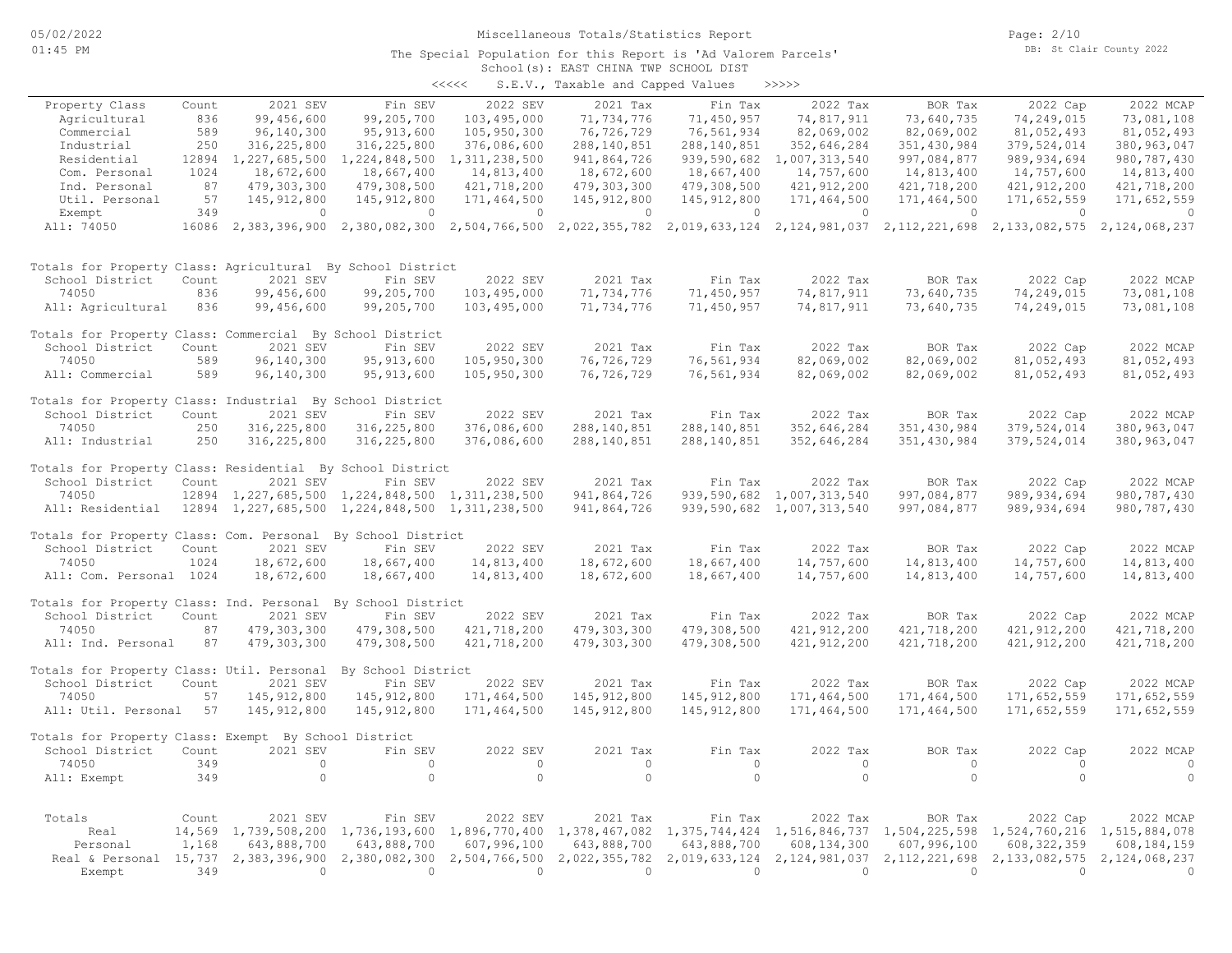## Miscellaneous Totals/Statistics Report

Page: 3/10 DB: St Clair County 2022

#### School(s): EAST CHINA TWP SCHOOL DIST <<<<< PRE/MBT Percentage Times S.E.V. >>>>>

| Totals for School District: 74050                            |                                         |                                                 | EAST CHINA TWP SCHOOL DIST            |                                         |                                                           |                                |                          |                                                                               |                |
|--------------------------------------------------------------|-----------------------------------------|-------------------------------------------------|---------------------------------------|-----------------------------------------|-----------------------------------------------------------|--------------------------------|--------------------------|-------------------------------------------------------------------------------|----------------|
| Property Class                                               | Count                                   | 2021 ORIG                                       | 2021 ORIG                             |                                         | Final PRE Final                                           | W/O Winter                     | W/O Winter               | 2022 ORIG                                                                     | 2022 ORIG      |
|                                                              |                                         | PRE                                             | Non-PRE                               |                                         | Non-PRE                                                   | PRE                            | Non-PRE                  | PRE                                                                           | Non-PRE        |
| Agricultural                                                 | 813                                     | 94,892,447                                      | 4,564,153                             | 95, 224, 547                            | 3,981,153                                                 | 95, 224, 547                   | 3,981,153                | 99, 324, 344                                                                  | 4,170,656      |
| Commercial                                                   | $\begin{array}{c} 22 \\ 15 \end{array}$ | 1,611,420                                       | 94,528,880                            | 1,583,120<br>1,901,800                  | 94,330,480                                                | 1,583,120                      | 94,330,480               | 1,539,064                                                                     | 104, 411, 236  |
| Industrial                                                   |                                         | 1,901,800                                       | 314,324,000                           |                                         | 314, 324, 000                                             | 1,901,800                      | 314,324,000              | 83,553,800                                                                    | 292,532,800    |
| Residential                                                  |                                         | 10145 1,099,293,756                             |                                       | 128, 391, 744 1, 096, 395, 326          |                                                           | 128, 453, 174 1, 095, 883, 926 |                          | 128, 964, 574 1, 173, 777, 375                                                | 137, 461, 125  |
| Com. Personal                                                | 1024                                    | 18,672,600                                      |                                       |                                         |                                                           | 18,667,400                     |                          |                                                                               | $\overline{a}$ |
| Ind. Personal                                                | 87                                      | 479,303,300                                     |                                       | $0$ 18,667,400<br>0 479,308,500         | $\begin{array}{c} 0 \\ 0 \end{array}$                     | 479,308,500                    |                          | $0$ $14,813,400$<br>$0$ $421,718,200$                                         | $\sim$ 0       |
| Util. Personal                                               |                                         |                                                 | 145,912,800                           |                                         | 145, 912, 800                                             | $\overline{0}$                 | 145, 912, 800            | $\sim$ 0                                                                      | 171,464,500    |
| Exempt                                                       |                                         | $\begin{array}{ccc} 0 & 0 \\ 9 & 0 \end{array}$ | $\sim$ 0 $\sim$ 0 $\sim$              | $\begin{array}{c}\n0 \\ 0\n\end{array}$ | $\sim$ 0 $\sim$ 0 $\sim$ 0                                |                                |                          | $\overline{0}$                                                                | $\sim$ 0       |
|                                                              |                                         |                                                 |                                       |                                         |                                                           | 687,001,607 1,692,569,293      |                          |                                                                               |                |
| All: 74050 12, 115 1, 695, 675, 323                          |                                         |                                                 |                                       | 687,721,577 1,693,080,693               |                                                           |                                |                          | 687, 513, 007 1, 794, 726, 183                                                | 710,040,317    |
| Totals for Property Class: Agricultural By School District   |                                         |                                                 |                                       |                                         |                                                           |                                |                          |                                                                               |                |
| School District                                              | Count                                   | 2021 ORIG                                       | 2021 ORIG                             | Final PRE                               | Final                                                     | W/O Winter                     | W/O Winter               | 2022 ORIG                                                                     | 2022 ORIG      |
|                                                              |                                         | PRE                                             | Non-PRE                               |                                         | Non-PRE                                                   | PRE                            | Non-PRE                  | PRE                                                                           | Non-PRE        |
| 74050                                                        | 813                                     | 94,892,447                                      | 4,564,153                             |                                         | 95, 224, 547 3, 981, 153                                  |                                | 95, 224, 547 3, 981, 153 | 99, 324, 344                                                                  | 4,170,656      |
| All: Agricultural                                            | 813                                     | 94,892,447                                      | 4,564,153                             |                                         | 95, 224, 547 3, 981, 153                                  |                                | 95, 224, 547 3, 981, 153 | 99,324,344                                                                    | 4,170,656      |
|                                                              |                                         |                                                 |                                       |                                         |                                                           |                                |                          |                                                                               |                |
| Totals for Property Class: Commercial By School District     |                                         |                                                 |                                       |                                         |                                                           |                                |                          |                                                                               |                |
| School District                                              | Count                                   | 2021 ORIG                                       | 2021 ORIG                             | Final PRE                               | Final                                                     | W/O Winter                     | W/O Winter               | 2022 ORIG                                                                     | 2022 ORIG      |
|                                                              |                                         | PRE                                             | Non-PRE                               |                                         | Non-PRE                                                   | PRE                            | Non-PRE                  | PRE                                                                           | Non-PRE        |
| 22<br>74050                                                  |                                         | 1,611,420                                       | 94,528,880                            | 1,583,120                               | 94,330,480                                                | 1,583,120                      | 94,330,480               | 1,539,064                                                                     | 104, 411, 236  |
| All: Commercial 22                                           |                                         | 1,611,420                                       | 94,528,880                            | 1,583,120                               | 94,330,480                                                | 1,583,120                      | 94,330,480               | 1,539,064                                                                     | 104, 411, 236  |
|                                                              |                                         |                                                 |                                       |                                         |                                                           |                                |                          |                                                                               |                |
| Totals for Property Class: Industrial By School District     |                                         |                                                 |                                       |                                         |                                                           |                                |                          |                                                                               |                |
| School District                                              | Count                                   | 2021 ORIG                                       | 2021 ORIG                             | Final PRE                               | Final                                                     | W/O Winter                     | W/O Winter               | 2022 ORIG                                                                     | 2022 ORIG      |
|                                                              |                                         | PRE                                             | Non-PRE                               |                                         | Non-PRE                                                   | PRE                            | Non-PRE                  | PRE                                                                           | Non-PRE        |
| 74050                                                        | 15                                      | 1,901,800                                       | 314,324,000                           |                                         | 1,901,800 314,324,000                                     | 1,901,800                      | 314,324,000              | 83,553,800                                                                    | 292,532,800    |
|                                                              |                                         | 1,901,800                                       |                                       |                                         |                                                           |                                |                          | 83,553,800                                                                    |                |
| All: Industrial                                              | 15                                      |                                                 | 314,324,000                           | 1,901,800                               | 314,324,000                                               | 1,901,800                      | 314, 324, 000            |                                                                               | 292,532,800    |
| Totals for Property Class: Residential By School District    |                                         |                                                 |                                       |                                         |                                                           |                                |                          |                                                                               |                |
| School District                                              | Count                                   | 2021 ORIG                                       | 2021 ORIG                             | Final PRE                               | Final                                                     | W/O Winter                     | W/O Winter               | 2022 ORIG                                                                     | 2022 ORIG      |
|                                                              |                                         |                                                 |                                       |                                         |                                                           |                                |                          |                                                                               |                |
|                                                              |                                         | PRE                                             | Non-PRE                               |                                         | Non-PRE                                                   | PRE                            | Non-PRE                  | PRE                                                                           | Non-PRE        |
| 74050                                                        |                                         | 10145 1,099,293,756                             |                                       |                                         |                                                           |                                |                          | 128,391,744 1,096,395,326 128,453,174 1,095,883,926 128,964,574 1,173,777,375 | 137, 461, 125  |
| All: Residential 10145 1,099,293,756                         |                                         |                                                 |                                       | 128,391,744 1,096,395,326               |                                                           | 128, 453, 174 1, 095, 883, 926 |                          | 128, 964, 574 1, 173, 777, 375                                                | 137, 461, 125  |
| Totals for Property Class: Com. Personal By School District  |                                         |                                                 |                                       |                                         |                                                           |                                |                          |                                                                               |                |
| School District                                              | Count                                   | 2021 ORIG                                       | 2021 ORIG                             | Final PRE                               | Final                                                     | W/O Winter                     | W/O Winter               | 2022 ORIG                                                                     | 2022 ORIG      |
|                                                              |                                         |                                                 |                                       |                                         |                                                           |                                |                          |                                                                               |                |
|                                                              |                                         | PRE                                             | Non-PRE                               |                                         | Non-PRE                                                   | PRE                            | Non-PRE                  | PRE                                                                           | Non-PRE        |
| 74050                                                        | 1024                                    | 18,672,600                                      | $\overline{0}$                        | 18,667,400                              | $\overline{a}$                                            | 18,667,400                     | $\overline{0}$           | 14,813,400                                                                    | $\overline{0}$ |
| All: Com. Personal 1024                                      |                                         | 18,672,600                                      | $\sim$ 0 $\sim$ 0 $\sim$ 0 $\sim$     | 18,667,400                              | $\overline{0}$                                            | 18,667,400                     | $\overline{0}$           | 14,813,400                                                                    | $\overline{0}$ |
|                                                              |                                         |                                                 |                                       |                                         |                                                           |                                |                          |                                                                               |                |
| Totals for Property Class: Ind. Personal By School District  |                                         |                                                 |                                       |                                         |                                                           |                                |                          |                                                                               |                |
| School District                                              | Count                                   | 2021 ORIG                                       | 2021 ORIG                             | Final PRE                               | Final                                                     | W/O Winter                     | W/O Winter               | 2022 ORIG                                                                     | 2022 ORIG      |
|                                                              |                                         | PRE                                             | Non-PRE                               |                                         | Non-PRE                                                   | PRE                            | Non-PRE                  | PRE                                                                           | Non-PRE        |
| 74050                                                        | 87                                      | 479,303,300                                     | $\begin{array}{c} 0 \\ 0 \end{array}$ | 479,308,500                             | $\overline{0}$<br>$\begin{array}{c}\n0 \\ 0\n\end{array}$ | 479,308,500                    | $\sim$ 0                 | 421,718,200                                                                   | $\sim$ 0       |
| All: Ind. Personal 87                                        |                                         | 479,303,300                                     |                                       | 479,308,500                             |                                                           | 479,308,500                    | $\overline{0}$           | 421,718,200                                                                   | $\overline{0}$ |
|                                                              |                                         |                                                 |                                       |                                         |                                                           |                                |                          |                                                                               |                |
| Totals for Property Class: Util. Personal By School District |                                         |                                                 |                                       |                                         |                                                           |                                |                          |                                                                               |                |
| School District Count 2021 ORIG 2021 ORIG Final PRE          |                                         |                                                 |                                       |                                         | Final                                                     |                                |                          | W/O Winter W/O Winter 2022 ORIG                                               | 2022 ORIG      |
|                                                              |                                         | PRE                                             | Non-PRE                               |                                         | Non-PRE                                                   | PRE                            | Non-PRE                  | PRE                                                                           | Non-PRE        |
| 74050                                                        | $\circ$                                 | $\circ$                                         | 145, 912, 800                         | 0                                       | 145,912,800                                               | $\circ$                        | 145, 912, 800            | $\Omega$                                                                      | 171,464,500    |
| All: Util. Personal                                          | $\circ$                                 | $\circ$                                         | 145, 912, 800                         | $\circ$                                 | 145, 912, 800                                             | $\circ$                        | 145, 912, 800            | $\Omega$                                                                      | 171,464,500    |
|                                                              |                                         |                                                 |                                       |                                         |                                                           |                                |                          |                                                                               |                |
| Totals for Property Class: Exempt By School District         |                                         |                                                 |                                       |                                         |                                                           |                                |                          |                                                                               |                |
| School District                                              | Count                                   | 2021 ORIG                                       | 2021 ORIG                             | Final PRE                               | Final                                                     | W/O Winter                     | W/O Winter               | 2022 ORIG                                                                     | 2022 ORIG      |
|                                                              |                                         | PRE                                             | Non-PRE                               |                                         | Non-PRE                                                   | PRE                            | Non-PRE                  | PRE                                                                           | Non-PRE        |
| 74050                                                        | 9                                       | $\circ$                                         | 0                                     | $\circ$                                 | 0                                                         | 0                              | $\circ$                  | $\circ$                                                                       | 0              |
| All: Exempt                                                  | 9                                       | $\circ$                                         | $\circ$                               | $\mathbb O$                             | $\circ$                                                   | $\circ$                        | $\circ$                  | $\circ$                                                                       | $\circ$        |
|                                                              |                                         |                                                 |                                       |                                         |                                                           |                                |                          |                                                                               |                |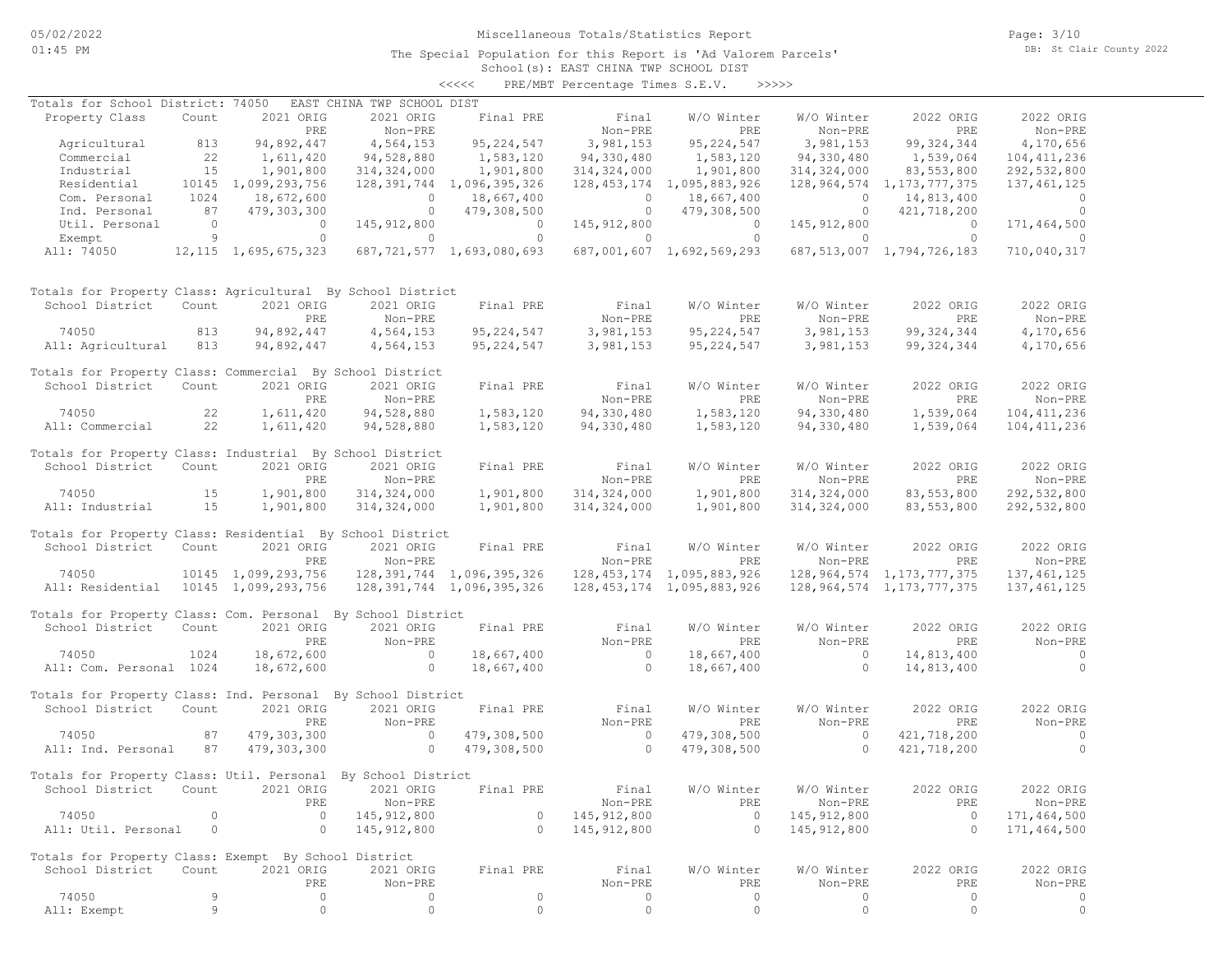05/02/2022 01:45 PM

Miscellaneous Totals/Statistics Report

The Special Population for this Report is 'Ad Valorem Parcels'

Page: 4/10 DB: St Clair County 2022

School(s): EAST CHINA TWP SCHOOL DIST

<<<<< PRE/MBT Percentage Times S.E.V. >>>>>

| Totals          | Count | 2021 ORIG            | 2021 ORIG   | Final PRE                 | Final       | W/O Winter    | W/O Winter  | 2022 ORIG     | 2022 ORIG   |
|-----------------|-------|----------------------|-------------|---------------------------|-------------|---------------|-------------|---------------|-------------|
|                 |       | PRE                  | Non-PRE     |                           | Non-PRE     | PRE           | Non-PRE     | PRE           | Non-PRE     |
| Real            |       | 10,995 1,197,699,423 |             | 541,808,777 1,195,104,793 | 541,088,807 | 1,194,593,393 | 541,600,207 | 1,358,194,583 | 538,575,817 |
| Personal        | 1,111 | 497,975,900          | 145,912,800 | 497,975,900               | 145,912,800 | 497,975,900   | 145,912,800 | 436,531,600   | 171,464,500 |
| Real & Personal |       | 12,106 1,695,675,323 |             | 687,721,577 1,693,080,693 | 687,001,607 | 1,692,569,293 | 687,513,007 | 1,794,726,183 | 710,040,317 |
| Exempt          |       |                      |             |                           |             |               |             |               |             |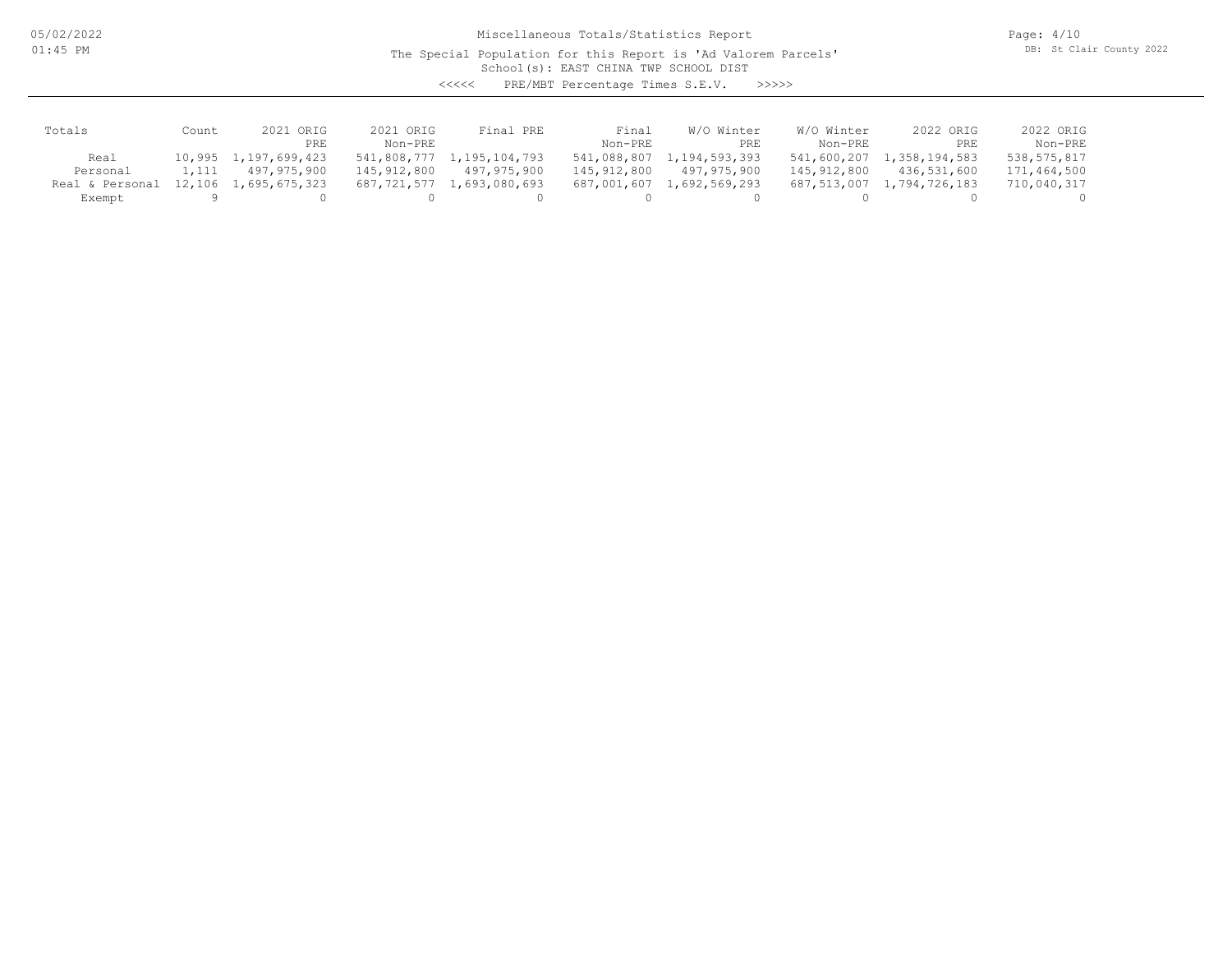## Miscellaneous Totals/Statistics Report

School(s): EAST CHINA TWP SCHOOL DIST <<<<< PRE/MBT Percentage Times Taxable >>>>>

| Totals for School District: 74050                            |          |                        | EAST CHINA TWP SCHOOL DIST |                                |                |                           |               |                                |                          |
|--------------------------------------------------------------|----------|------------------------|----------------------------|--------------------------------|----------------|---------------------------|---------------|--------------------------------|--------------------------|
| Property Class                                               | Count    | 2021 ORIG              | 2021 ORIG                  | Final PRE                      | Final          | W/O Winter                | W/O Winter    | 2022 ORIG                      | 2022 ORIG                |
|                                                              |          | PRE                    | Non-PRE                    |                                | Non-PRE        | PRE                       | Non-PRE       | PRE                            | Non-PRE                  |
| Agricultural                                                 | 813      | 68,127,065             | 3,607,711                  | 68,300,722                     | 3,150,235      | 68,300,722                | 3,150,235     | 70,252,233                     | 3,388,502                |
| Commercial                                                   | 22       | 1,344,452              | 75,382,277                 | 1,325,389                      | 75,236,545     | 1,325,389                 | 75,236,545    | 1,254,495                      | 80,814,507               |
| Industrial                                                   | 15       | 940, 423               | 287, 200, 428              | 940,423                        | 287,200,428    | 940,423                   | 287, 200, 428 | 82,585,222                     | 268,845,762              |
| Residential                                                  | 10145    | 843,594,288            | 98,270,438                 | 841, 923, 763                  | 97,666,919     | 841, 477, 037             | 98, 113, 645  | 891,639,626                    | 105, 445, 251            |
| Com. Personal                                                | 1024     | 18,672,600             | $\overline{0}$             | 18,667,400                     | $\overline{0}$ | 18,667,400                | $\circ$       | 14,813,400                     | $\circ$                  |
| Ind. Personal                                                | 87       | 479,303,300            | $\overline{0}$             | 479,308,500                    | $\circ$        | 479,308,500               | $\circ$       | 421,718,200                    | $\circ$                  |
| Util. Personal                                               | $\Omega$ | $\circ$                |                            | $\overline{0}$                 | 145, 912, 800  | $\circ$                   | 145, 912, 800 | $\Omega$                       | 171,464,500              |
|                                                              | 9        | $\circ$                | 145, 912, 800<br>$\circ$   | $\circ$                        | $\circ$        | $\Omega$                  | $\circ$       | $\Omega$                       | $\Omega$                 |
| Exempt<br>All: 74050                                         |          |                        |                            | 610, 373, 654 1, 410, 466, 197 |                | 609,166,927 1,410,019,471 |               |                                |                          |
|                                                              |          | 12115 1, 411, 982, 128 |                            |                                |                |                           |               | 609, 613, 653 1, 482, 263, 176 | 629, 958, 522            |
| Totals for Property Class: Agricultural By School District   |          |                        |                            |                                |                |                           |               |                                |                          |
| School District                                              | Count    | 2021 ORIG              | 2021 ORIG                  | Final PRE                      | Final          | W/O Winter                | W/O Winter    | 2022 ORIG                      | 2022 ORIG                |
|                                                              |          | PRE                    | Non-PRE                    |                                | Non-PRE        | PRE                       | Non-PRE       | PRE                            | Non-PRE                  |
| 74050                                                        | 813      | 68,127,065             | 3,607,711                  | 68,300,722                     | 3,150,235      | 68,300,722                | 3,150,235     | 70,252,233                     | 3,388,502                |
| All: Agricultural                                            | 813      | 68,127,065             | 3,607,711                  | 68,300,722                     | 3,150,235      | 68,300,722                | 3,150,235     | 70,252,233                     | 3,388,502                |
| Totals for Property Class: Commercial By School District     |          |                        |                            |                                |                |                           |               |                                |                          |
| School District                                              | Count    | 2021 ORIG              | 2021 ORIG                  | Final PRE                      | Final          | W/O Winter                | W/O Winter    | 2022 ORIG                      | 2022 ORIG                |
|                                                              |          | PRE                    | Non-PRE                    |                                | Non-PRE        | PRE                       | Non-PRE       | PRE                            | Non-PRE                  |
| 74050                                                        | 22       | 1,344,452              | 75,382,277                 | 1,325,389                      | 75,236,545     | 1,325,389                 | 75,236,545    | 1,254,495                      | 80,814,507               |
| All: Commercial                                              | 22       | 1,344,452              | 75,382,277                 | 1,325,389                      | 75,236,545     | 1,325,389                 | 75,236,545    | 1,254,495                      | 80, 814, 507             |
| Totals for Property Class: Industrial By School District     |          |                        |                            |                                |                |                           |               |                                |                          |
| School District                                              | Count    | 2021 ORIG              | 2021 ORIG                  | Final PRE                      | Final          | W/O Winter                | W/O Winter    | 2022 ORIG                      | 2022 ORIG                |
|                                                              |          | PRE                    | Non-PRE                    |                                | Non-PRE        | PRE                       | Non-PRE       | PRE                            | Non-PRE                  |
|                                                              |          |                        |                            |                                |                |                           |               |                                |                          |
| 74050                                                        | 15       | 940, 423               | 287, 200, 428              | 940,423                        | 287, 200, 428  | 940, 423                  | 287, 200, 428 | 82,585,222                     | 268,845,762              |
| All: Industrial                                              | 15       | 940, 423               | 287, 200, 428              | 940,423                        | 287,200,428    | 940,423                   | 287, 200, 428 | 82,585,222                     | 268,845,762              |
| Totals for Property Class: Residential By School District    |          |                        |                            |                                |                |                           |               |                                |                          |
| School District                                              | Count    | 2021 ORIG              | 2021 ORIG                  | Final PRE                      | Final          | W/O Winter                | W/O Winter    | 2022 ORIG                      | 2022 ORIG                |
|                                                              |          | PRE                    | Non-PRE                    |                                | Non-PRE        | PRE                       | Non-PRE       | PRE                            | Non-PRE                  |
| 74050                                                        | 10145    | 843,594,288            | 98,270,438                 | 841, 923, 763                  | 97,666,919     | 841, 477, 037             | 98, 113, 645  | 891,639,626                    | 105, 445, 251            |
| All: Residential                                             | 10145    | 843,594,288            | 98,270,438                 | 841, 923, 763                  | 97,666,919     | 841, 477, 037             | 98, 113, 645  | 891,639,626                    | 105, 445, 251            |
|                                                              |          |                        |                            |                                |                |                           |               |                                |                          |
| Totals for Property Class: Com. Personal By School District  |          |                        |                            |                                |                |                           |               |                                |                          |
| School District                                              | Count    | 2021 ORIG              | 2021 ORIG                  | Final PRE                      | Final          | W/O Winter                | W/O Winter    | 2022 ORIG                      | 2022 ORIG                |
|                                                              |          | PRE                    | Non-PRE                    |                                | Non-PRE        | PRE                       | Non-PRE       | PRE                            | Non-PRE                  |
| 74050                                                        | 1024     | 18,672,600             | $\circ$                    | 18,667,400                     | $\circ$        | 18,667,400                | $\circ$       | 14,813,400                     | $\overline{\phantom{0}}$ |
| All: Com. Personal 1024                                      |          | 18,672,600             | $\circ$                    | 18,667,400                     | $\circ$        | 18,667,400                | $\circ$       | 14,813,400                     | $\circ$                  |
|                                                              |          |                        |                            |                                |                |                           |               |                                |                          |
| Totals for Property Class: Ind. Personal By School District  |          |                        |                            |                                |                |                           |               |                                |                          |
| School District                                              | Count    | 2021 ORIG              | 2021 ORIG                  | Final PRE                      | Final          | W/O Winter                | W/O Winter    | 2022 ORIG                      | 2022 ORIG                |
|                                                              |          | PRE                    | Non-PRE                    |                                | Non-PRE        | PRE                       | Non-PRE       | PRE                            | Non-PRE                  |
| 74050                                                        | 87       | 479,303,300            | $\sim$ 0                   | 479,308,500                    | $\circ$        | 479,308,500               | $\circ$       | 421,718,200                    | $\circ$                  |
| All: Ind. Personal                                           | 87       | 479,303,300            | $\overline{0}$             | 479,308,500                    | $\circ$        | 479,308,500               | $\circ$       | 421,718,200                    | $\circ$                  |
|                                                              |          |                        |                            |                                |                |                           |               |                                |                          |
| Totals for Property Class: Util. Personal By School District |          |                        |                            |                                |                |                           |               |                                |                          |
| School District Count 2021 ORIG 2021 ORIG                    |          |                        |                            | Final PRE                      | Final          | W/O Winter                | W/O Winter    | 2022 ORIG                      | 2022 ORIG                |
|                                                              |          | PRE                    | Non-PRE                    |                                | Non-PRE        | PRE                       | Non-PRE       | PRE                            | Non-PRE                  |
| 74050                                                        | 0        | 0                      | 145, 912, 800              | 0                              | 145, 912, 800  | $\circ$                   | 145, 912, 800 | $\circ$                        | 171,464,500              |
| All: Util. Personal                                          | 0        | 0                      | 145, 912, 800              | $\circ$                        | 145, 912, 800  | $\circ$                   | 145, 912, 800 | $\circ$                        | 171,464,500              |
|                                                              |          |                        |                            |                                |                |                           |               |                                |                          |
| Totals for Property Class: Exempt By School District         |          |                        |                            |                                |                |                           |               |                                |                          |
| School District                                              | Count    | 2021 ORIG              | 2021 ORIG                  | Final PRE                      | Final          | W/O Winter                | W/O Winter    | 2022 ORIG                      | 2022 ORIG                |
|                                                              |          | PRE                    | Non-PRE                    |                                | Non-PRE        | PRE                       | Non-PRE       | PRE                            | Non-PRE                  |
| 74050                                                        | 9        | 0                      | 0                          | $\mathbb O$                    | 0              | $\circ$                   | 0             | $\circ$                        | 0                        |
| All: Exempt                                                  | 9        | $\mathbb O$            | $\mathbb O$                | $\mathbb O$                    | $\circ$        | $\circ$                   | $\circ$       | $\circ$                        | $\circ$                  |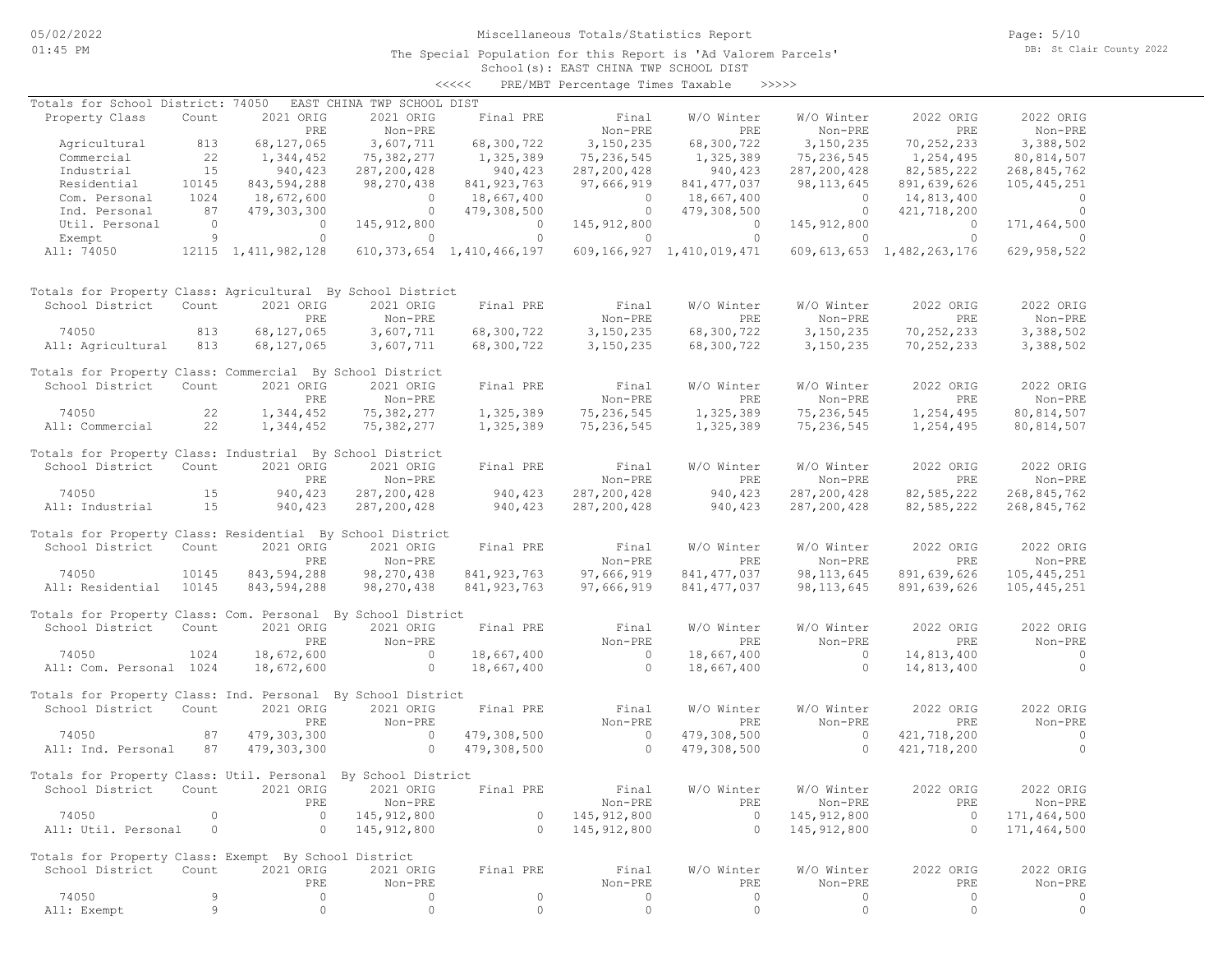05/02/2022 01:45 PM

Miscellaneous Totals/Statistics Report

The Special Population for this Report is 'Ad Valorem Parcels'

Page: 6/10 DB: St Clair County 2022

School(s): EAST CHINA TWP SCHOOL DIST

<<<<< PRE/MBT Percentage Times Taxable >>>>>

| Totals          | Count  | 2.021<br>ORIG | 2021 ORIG   | Final PRE                      | Final       | Winter<br>W/O | W/O Winter  | 2022 ORIG     | 2022 ORIG   |
|-----------------|--------|---------------|-------------|--------------------------------|-------------|---------------|-------------|---------------|-------------|
|                 |        | PRE           | Non-PRE     |                                | Non-PRE     | PRE           | Non-PRE     | PRE           | Non-PRE     |
| Real            | 10,995 | 914,006,228   | 464,460,854 | 912,490,297                    | 463,254,127 | 912,043,571   | 463,700,853 | 1,045,731,576 | 458,494,022 |
| Personal        | 1,111  | 497,975,900   | 145,912,800 | 497,975,900                    | 145,912,800 | 497,975,900   | 145,912,800 | 436,531,600   | 171,464,500 |
| Real & Personal | 12,106 | 1,411,982,128 |             | 610, 373, 654 1, 410, 466, 197 | 609,166,927 | 1,410,019,471 | 609,613,653 | 1,482,263,176 | 629,958,522 |
| Exempt          |        |               |             |                                |             |               |             |               |             |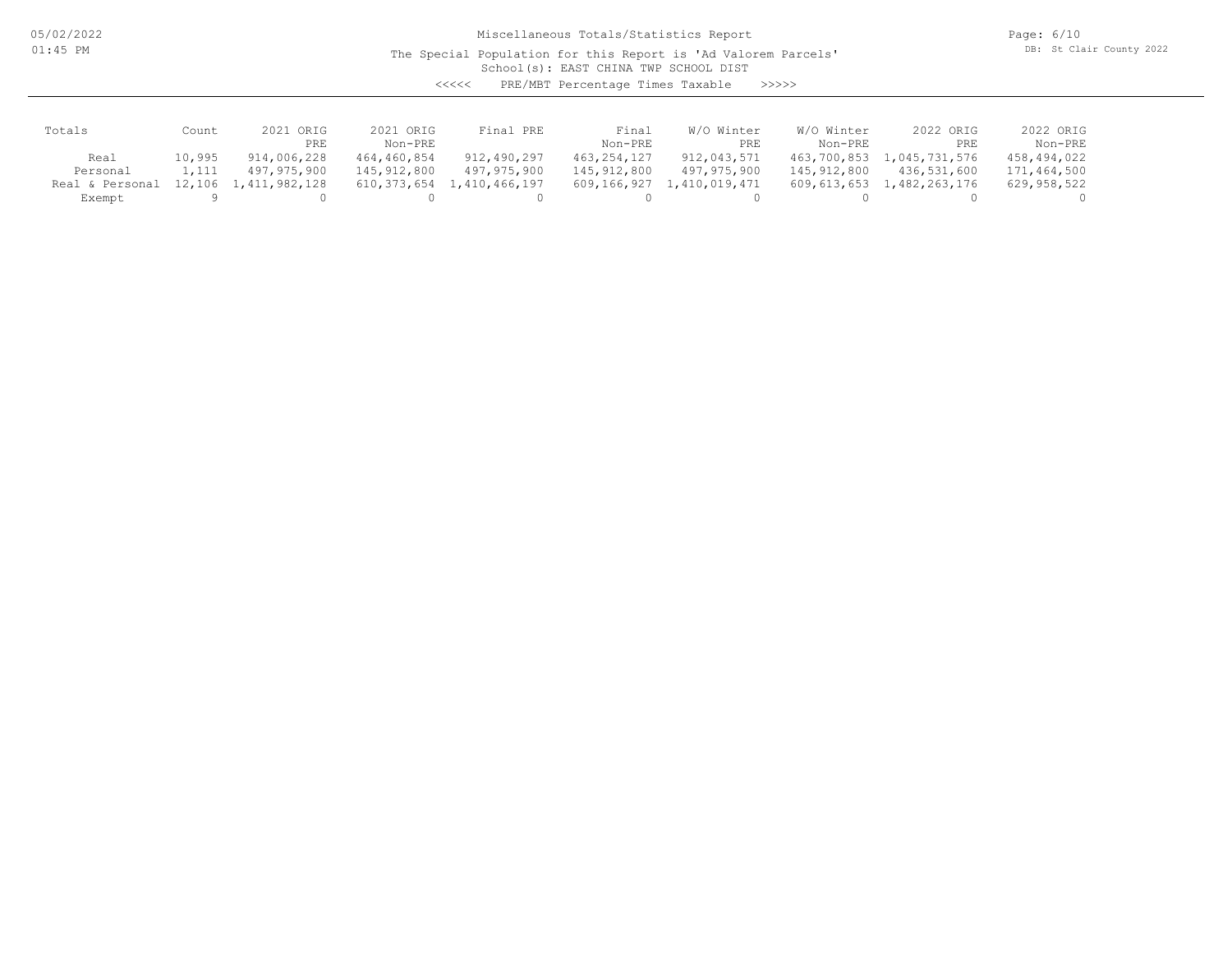\*\*\*\*\* DDA/LDFA Totals \*\*\*\*\*

|                     |       | Base       | Current    | Current     | Current    | Final        | Final        | Final      |
|---------------------|-------|------------|------------|-------------|------------|--------------|--------------|------------|
| DDA/LDFA            | Count | Value      | Assessed   | Taxable     | Captured   | Assessed     | Taxable      | Captured   |
| TIFA #3             | 218   | 4,150,800  | 13,543,700 | 9,494,777   | 5,343,977  | 12, 415, 300 | 8,686,329    | 4,535,529  |
| TIFA #2             | 46    | 2,480,500  | 5,967,700  | 4, 231, 152 | 1,750,652  | 5,435,400    | 4,096,565    | 1,616,065  |
| TIFA #1             | 124   | 2,381,225  | 7,641,500  | 5,690,190   | 3,173,064  | 7,016,300    | 5,476,467    | 2,963,682  |
| CHRYSLER            | 12    |            | 14,104,600 | 13,100,174  | 12,850,374 | 13,388,400   | 12,931,159   | 12,439,859 |
| $2001 - 50$ YRS     | 28    |            | 257,500    | 183,554     | 183,554    | 194,400      | 170,897      | 170,897    |
| DDA DIST 2002       | 377   | 20,186,467 | 27,302,900 | 22,071,321  | 1,791,945  | 25,947,400   | 21, 112, 598 | 1,773,911  |
| SAD #80-02 MULBERRY |       |            | 235,100    | 189,710     | 189,710    | 222,100      | 183,651      | 183,651    |
| 2013 DISTRICT       | 28    | 155,111    | 9,686,500  | 8,793,459   | 8,638,348  | 10,605,800   | 9,854,110    | 9,698,999  |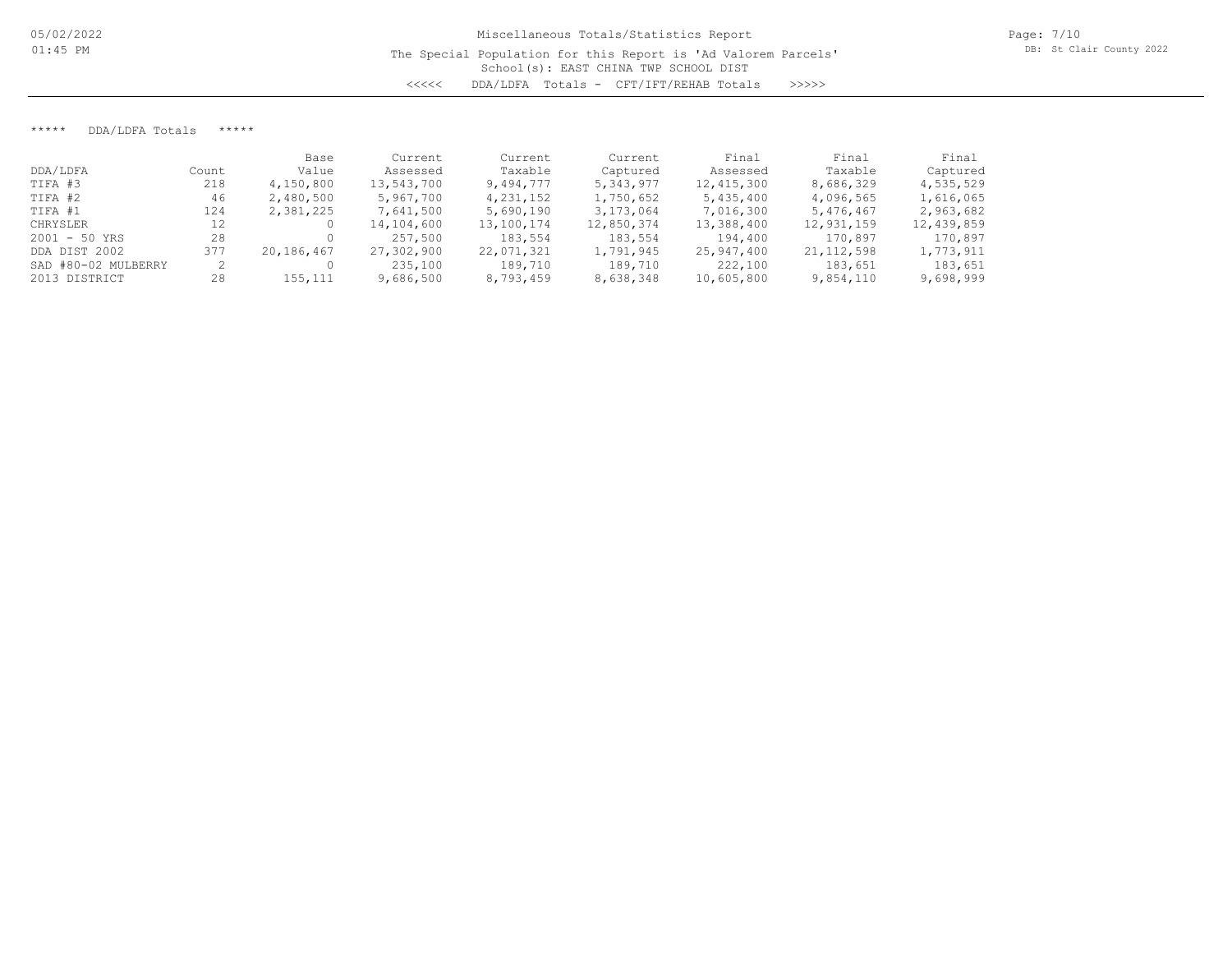\*\*\*\*\* DDA/LDFA Totals \*\*\*\*\*

|                     |       | Base       | Current    | Current    | Current    | Final      | Final        | Final      |
|---------------------|-------|------------|------------|------------|------------|------------|--------------|------------|
| DDA/LDFA            | Count | Value      | Assessed   | Taxable    | Captured   | Assessed   | Taxable      | Captured   |
| TIFA #3             | 218   | 4,150,800  | 13,543,700 | 9,494,777  | 5,343,977  | 12,415,300 | 8,686,329    | 4,535,529  |
| TIFA #2             | 46    | 2,480,500  | 5,967,700  | 4,231,152  | 1,750,652  | 5,435,400  | 4,096,565    | 1,616,065  |
| TIFA #1             | 124   | 2,381,225  | 7,641,500  | 5,690,190  | 3,173,064  | 7,016,300  | 5,476,467    | 2,963,682  |
| CHRYSLER            | 12    |            | 14,104,600 | 13,100,174 | 12,850,374 | 13,388,400 | 12,931,159   | 12,439,859 |
| $2001 - 50$ YRS     | 28    |            | 257,500    | 183,554    | 183,554    | 194,400    | 170,897      | 170,897    |
| DDA DIST 2002       | 377   | 20,186,467 | 27,302,900 | 22,071,321 | 1,791,945  | 25,947,400 | 21, 112, 598 | 1,773,911  |
| SAD #80-02 MULBERRY |       |            | 235,100    | 189,710    | 189,710    | 222,100    | 183,651      | 183,651    |
| 2013 DISTRICT       | 28    | 155,111    | 9,686,500  | 8,793,459  | 8,638,348  | 10,605,800 | 9,854,110    | 9,698,999  |

## \*\*\*\*\* Special Act Totals \*\*\*\*\*

|                       |                 | Count | SEV Value | Taxable Value |
|-----------------------|-----------------|-------|-----------|---------------|
| County Land Bank Sale | Real            |       |           |               |
| County Land Bank Sale | Personal        |       |           |               |
| County Land Bank Sale | Real & Personal |       |           |               |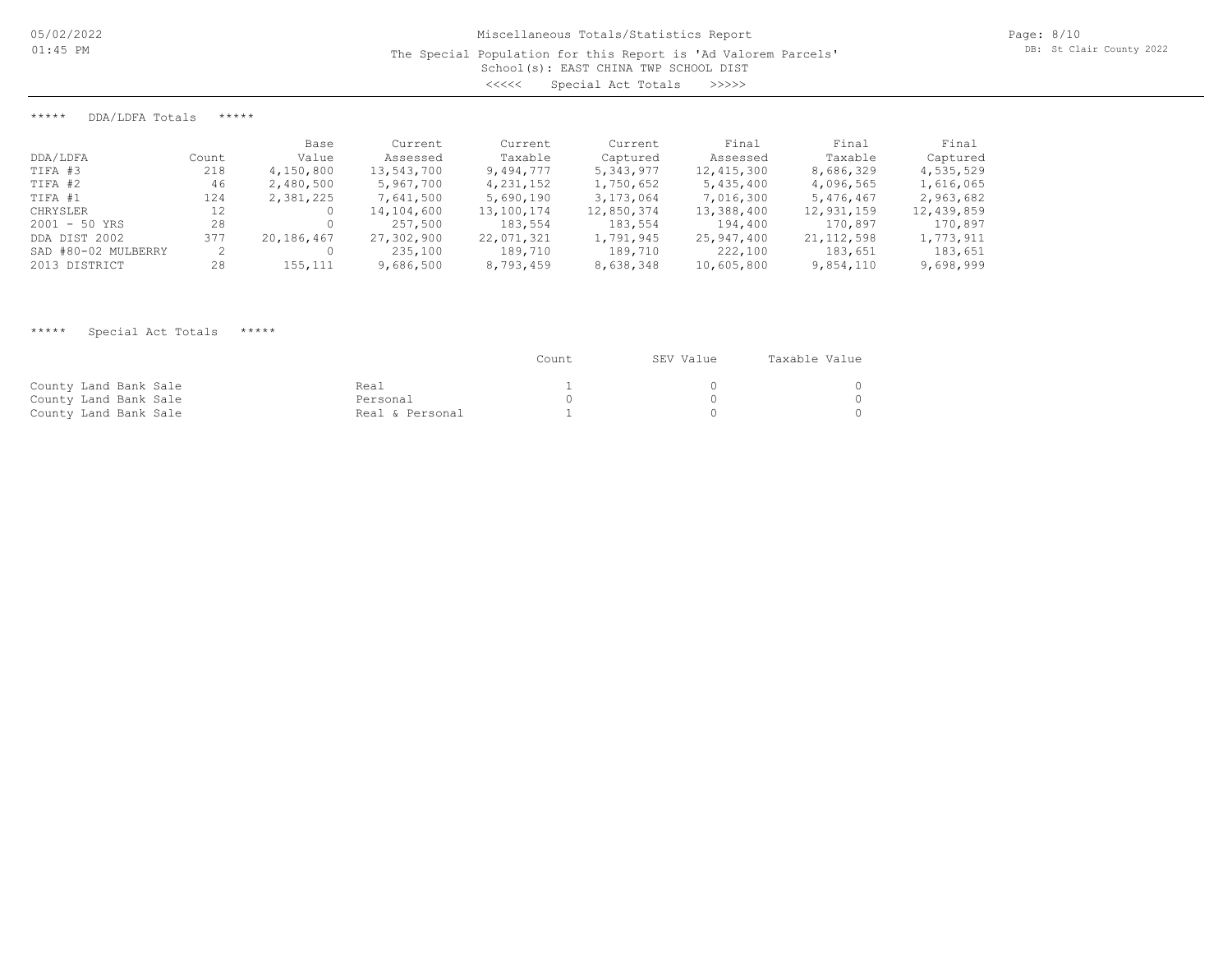### School(s): EAST CHINA TWP SCHOOL DIST The Special Population for this Report is 'Ad Valorem Parcels'

Page: 9/10 DB: St Clair County 2022

<<<<< Top 20 Statistics >>>>>

| ***** Top 20 S.E.V.s<br>*****              |                                                |                                |               |
|--------------------------------------------|------------------------------------------------|--------------------------------|---------------|
| 13-999-0220-000                            | DTE ELECTRIC COMPANY                           |                                | \$210,000,000 |
| 18-999-0600-020                            | DTE ELECTRIC COMPANY                           |                                | \$142,638,100 |
| 18-999-0600-010                            | DTE ELECTRIC COMPANY                           | \$                             | 81,646,500    |
| 18-051-0001-000                            | DETROIT EDISON CO                              | \$                             | 79,371,800    |
| 13-013-1001-000                            | DETROIT EDISON CO                              | \$                             | 46,736,800    |
| 13-999-0410-500                            | DTE GAS COMPANY                                | \$                             | 39, 183, 300  |
| 18-998-0010-200                            | DETROIT EDISON CO                              | \$                             | 38,103,300    |
| 13-999-0365-000                            | ITC TRANSMISSION                               | \$                             | 28,120,800    |
| 13-013-1001-001                            | DETROIT EDISON CO                              | \$                             | 27,533,100    |
| 18-018-3001-000                            | DTE ELECTRIC COMPANY                           | \$                             | 27,184,400    |
| $30 - 999 - 0360 - 000$                    | ENBRIDGE ENERGY LIMITED PART                   | \$                             | 19,449,100    |
| 18-999-0019-800                            | ITC TRANSMISSION                               | \$                             | 17,965,300    |
| 13-999-0215-000                            | DTE ELECTRIC COMPANY                           | \$                             | 15,750,000    |
| 18-051-0001-100                            | DETROIT EDISON CO                              | \$                             | 14,050,100    |
| $03 - 053 - 0004 - 000$                    | ZF AXLE DRIVES MARYSVILLE LLC                  | \$                             | 13,854,800    |
| 13-999-0410-000                            | DTE GAS COMPANY                                | \$                             | 11,386,200    |
| 13-999-0200-000                            | DTE ELECTRIC COMPANY                           |                                | 8,179,500     |
| 16-999-0022-000                            | ENBRIDGE ENERGY LTD                            | \$                             | 7,896,900     |
| $07 - 999 - 0360 - 000$                    | PLAINS LPG SERVICES                            | \$                             | 7,664,100     |
| 13-999-0610-000                            | VECTOR PIPELINE LP                             | Š.                             | 6,046,300     |
|                                            |                                                |                                |               |
|                                            |                                                |                                |               |
| Top 20 Taxable Values *****<br>*****       |                                                |                                |               |
| 13-999-0220-000                            | DTE ELECTRIC COMPANY                           |                                | \$210,000,000 |
| 18-999-0600-020                            | DTE ELECTRIC COMPANY                           |                                | \$142,638,100 |
| 18-999-0600-010                            | DTE ELECTRIC COMPANY                           | \$                             | 81,646,500    |
| 18-051-0001-000                            | DETROIT EDISON CO                              | \$                             | 79,371,800    |
| 13-013-1001-000                            | DETROIT EDISON CO                              | $\boldsymbol{\dot{\varsigma}}$ | 46,736,800    |
| 13-999-0410-500                            | DTE GAS COMPANY                                | \$                             | 39,183,300    |
| 13-999-0365-000                            | ITC TRANSMISSION                               | \$                             | 28,120,800    |
| 13-013-1001-001                            | DETROIT EDISON CO                              | \$                             | 27,533,100    |
| 18-018-3001-000                            | DTE ELECTRIC COMPANY                           | \$                             | 27,184,400    |
| 18-998-0010-200                            | DETROIT EDISON CO                              | \$                             | 24,993,522    |
| $30 - 999 - 0360 - 000$                    | ENBRIDGE ENERGY LIMITED PART                   | \$                             | 19,449,100    |
| 18-999-0019-800                            | ITC TRANSMISSION                               | \$                             | 17,965,300    |
| 13-999-0215-000                            | DTE ELECTRIC COMPANY                           | \$                             | 15,750,000    |
| 18-051-0001-100                            | DETROIT EDISON CO                              | \$                             | 14,050,100    |
| $03 - 053 - 0004 - 000$                    | ZF AXLE DRIVES MARYSVILLE LLC                  | \$                             | 12,850,374    |
| 13-999-0410-000                            | DTE GAS COMPANY                                | \$                             | 11,386,200    |
| 13-999-0200-000                            | DTE ELECTRIC COMPANY                           | \$                             | 8,179,500     |
| 16-999-0022-000                            | ENBRIDGE ENERGY LTD                            | \$                             | 7,896,900     |
| $07 - 999 - 0360 - 000$                    | PLAINS LPG SERVICES                            | \$                             | 7,664,100     |
| 13-999-0610-000                            | VECTOR PIPELINE LP                             | Ś                              | 6,046,300     |
|                                            |                                                |                                |               |
|                                            |                                                |                                |               |
| ***** Top 20 Owners by Taxable Value ***** |                                                |                                |               |
| DTE ELECTRIC COMPANY                       | has 514,888,600 Taxable Value in 18 Parcel(s)  |                                |               |
| DETROIT EDISON CO                          | has 194,733,713 Taxable Value in 43 Parcel(s)  |                                |               |
| DTE GAS COMPANY                            | has 53,402,400 Taxable Value in 6 Parcel(s)    |                                |               |
| ITC TRANSMISSION                           | has 48,919,200 Taxable Value in 6 Parcel(s)    |                                |               |
| ENBRIDGE ENERGY LIMITED PART               | 19,449,100 Taxable Value in 1 Parcel(s)<br>has |                                |               |

M L CHARTIER EXCAVATING, INC. has 4,693,900 Taxable Value in 1 Parcel(s) SEMCO ENERGY INC has 5,103,500 Taxable Value in 5 Parcel(s) VECTOR PIPELINE LP has 6,778,532 Taxable Value in 3 Parcel(s) PLAINS LPG SERVICES has 7,746,800 Taxable Value in 2 Parcel(s) ENBRIDGE ENERGY LTD has 7,896,900 Taxable Value in 1 Parcel(s) SEMCO ENERGY GAS CO has 8,141,250 Taxable Value in 14 Parcel(s) CONSUMERS ENERGY CO has  $8,846,300$  Taxable Value in 3 Parcel(s)<br>SEMCO ENERGY GAS CO has  $8,141,250$  Taxable Value in 14 Parcel(s) ZF AXLE DRIVES MARYSVILLE LLC has 12,851,074 Taxable Value in 2 Parcel(s)